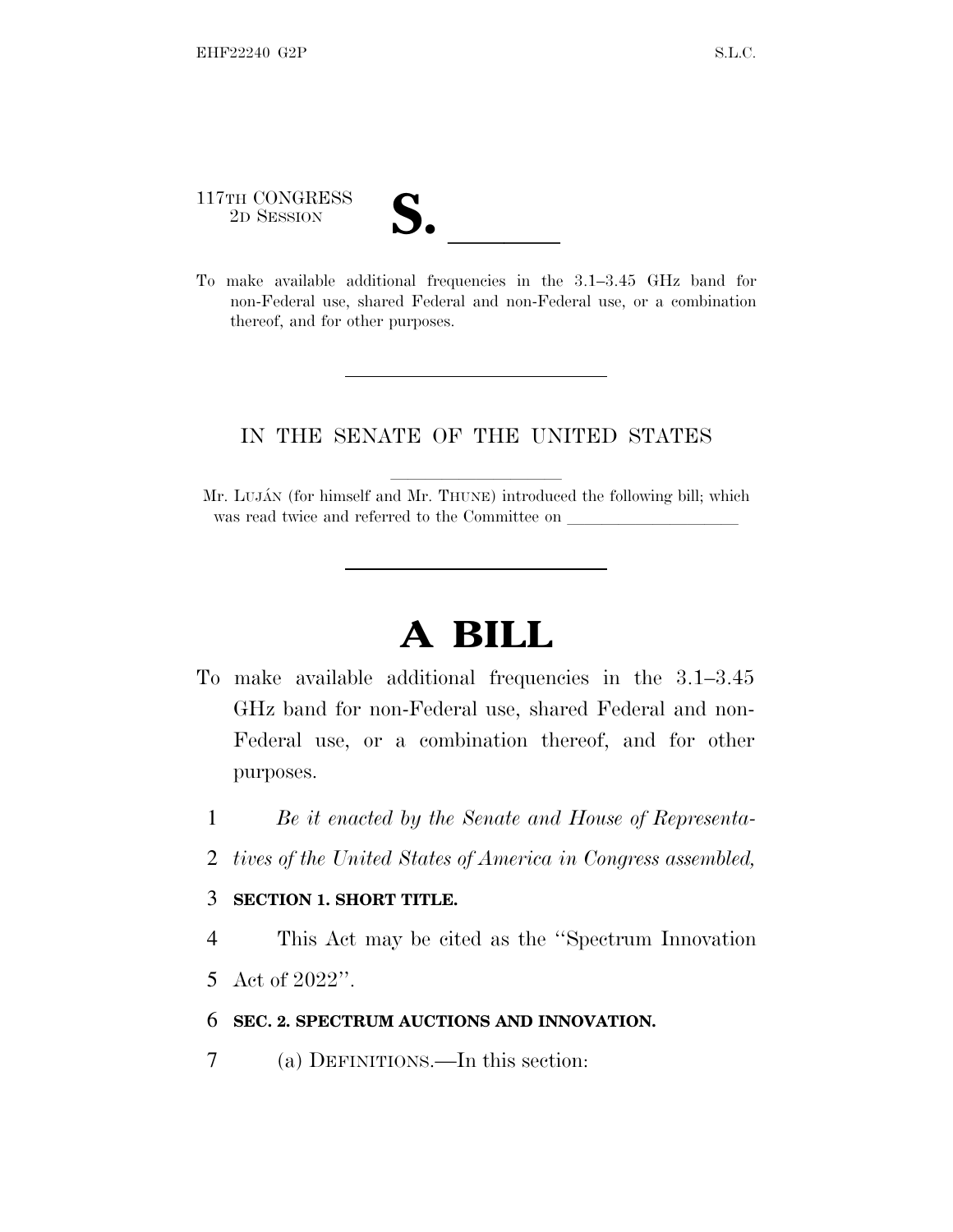| $\mathbf{1}$   | (1) ASSISTANT SECRETARY.—The term "Assist-        |
|----------------|---------------------------------------------------|
| $\overline{2}$ | ant Secretary" means the Assistant Secretary of   |
| 3              | Commerce for Communications and Information.      |
| $\overline{4}$ | (2) COMMISSION.—The term "Commission"             |
| 5              | means the Federal Communications Commission.      |
| 6              | (3) COVERED BAND.—The term "covered               |
| 7              | band" means the band of frequencies between 3100  |
| 8              | megahertz and 3450 megahertz, inclusive.          |
| 9              | (4) FEDERAL ENTITY.—The term "Federal en-         |
| 10             | tity" has the meaning given the term in section   |
| 11             | 113(l) of the National Telecommunications and In- |
| 12             | formation Administration Organization Act (47     |
| 13             | $U.S.C. 923(l)$ ).                                |
| 14             | RELEVANT CONGRESSIONAL<br>(5)<br>COMMIT-          |
| 15             | TEES.—The term "relevant congressional commit-    |
| 16             | tees" means—                                      |
| 17             | (A) the Committee on Commerce, Science,           |
| 18             | and Transportation of the Senate;                 |
| 19             | (B) the Committee on Armed Services of            |
| 20             | the Senate;                                       |
| 21             | (C) the Committee on Energy and Com-              |
| 22             | merce of the House of Representatives; and        |
| 23             | (D) the Committee on Armed Services of            |
| 24             | the House of Representatives.                     |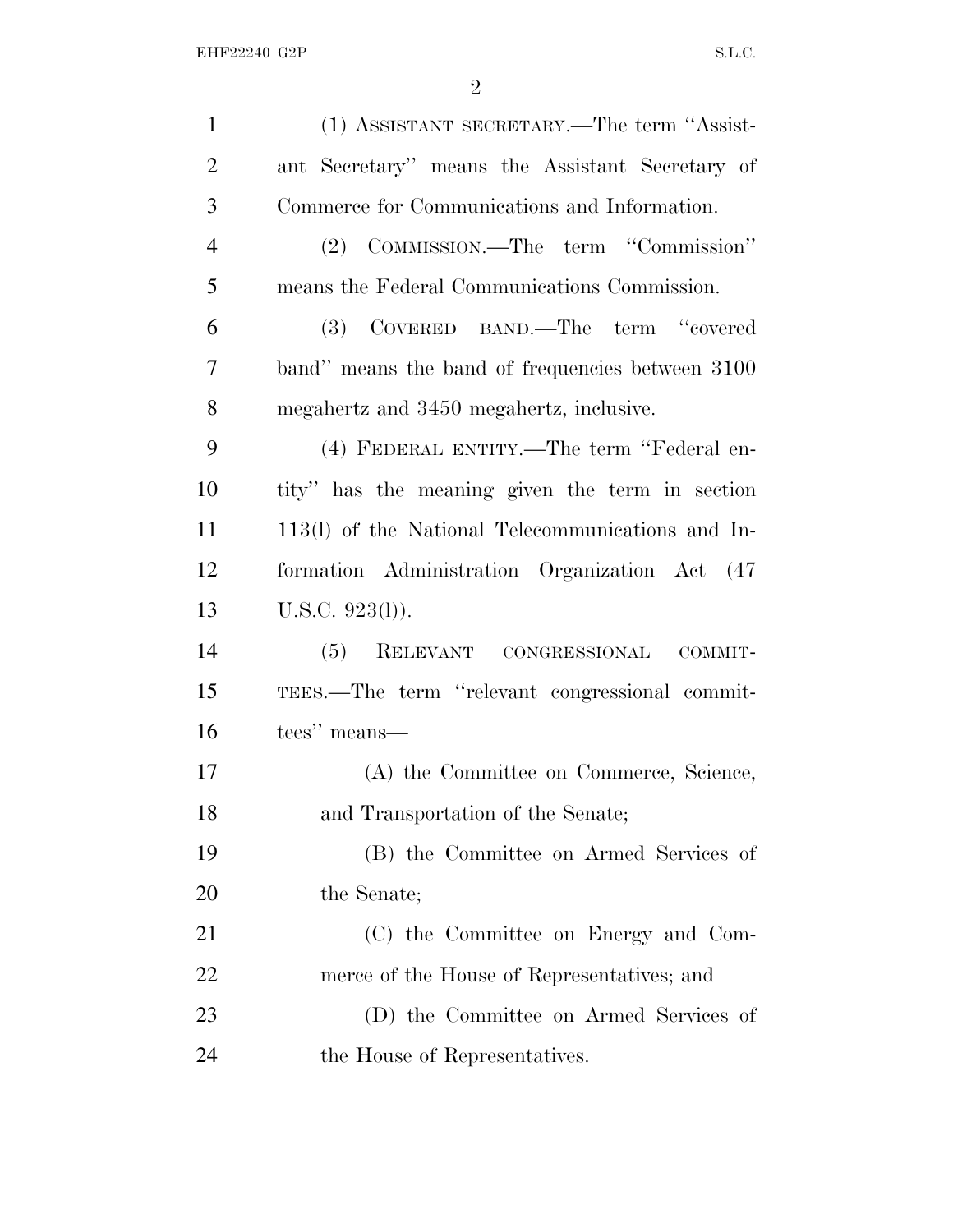| $\mathbf{1}$   | (6) SECRETARY.—The term "Secretary" means        |
|----------------|--------------------------------------------------|
| $\overline{2}$ | the Secretary of Commerce.                       |
| 3              | (b) $3.1 - 3.45$ GHz BAND.—                      |
| $\overline{4}$ | (1) PIPELINE FUNDING.—                           |
| 5              | (A) IN GENERAL.—Immediately following            |
| 6              | the approval under subparagraph (E) of sub-      |
| 7              | section $(g)(2)$ of section 118 of the National  |
| 8              | Telecommunications and Information Adminis-      |
| 9              | tration Organization Act (47 U.S.C. 928) of a    |
| 10             | plan submitted under subparagraph $(D)(i)(I)$ of |
| 11             | such subsection by a Federal entity with oper-   |
| 12             | ations in the covered band, the Director of the  |
| 13             | Office of Management and Budget shall trans-     |
| 14             | fer to such Federal entity from the Spectrum     |
| 15             | Relocation Fund established under such section   |
| 16             | $$50,000,000$ for such Federal entity to carry   |
| 17             | out activities described in subparagraph (A) of  |
| 18             | such subsection in order to make available the   |
| 19             | entire covered band for non-Federal use, shared  |
| 20             | Federal and non-Federal use, or a combination    |
| 21             | thereof, including by making available—          |
| 22             | (i) frequencies in the covered band for          |
| 23             | identification by the Secretary under para-      |
| 24             | graph $(2)(A)$ ; and                             |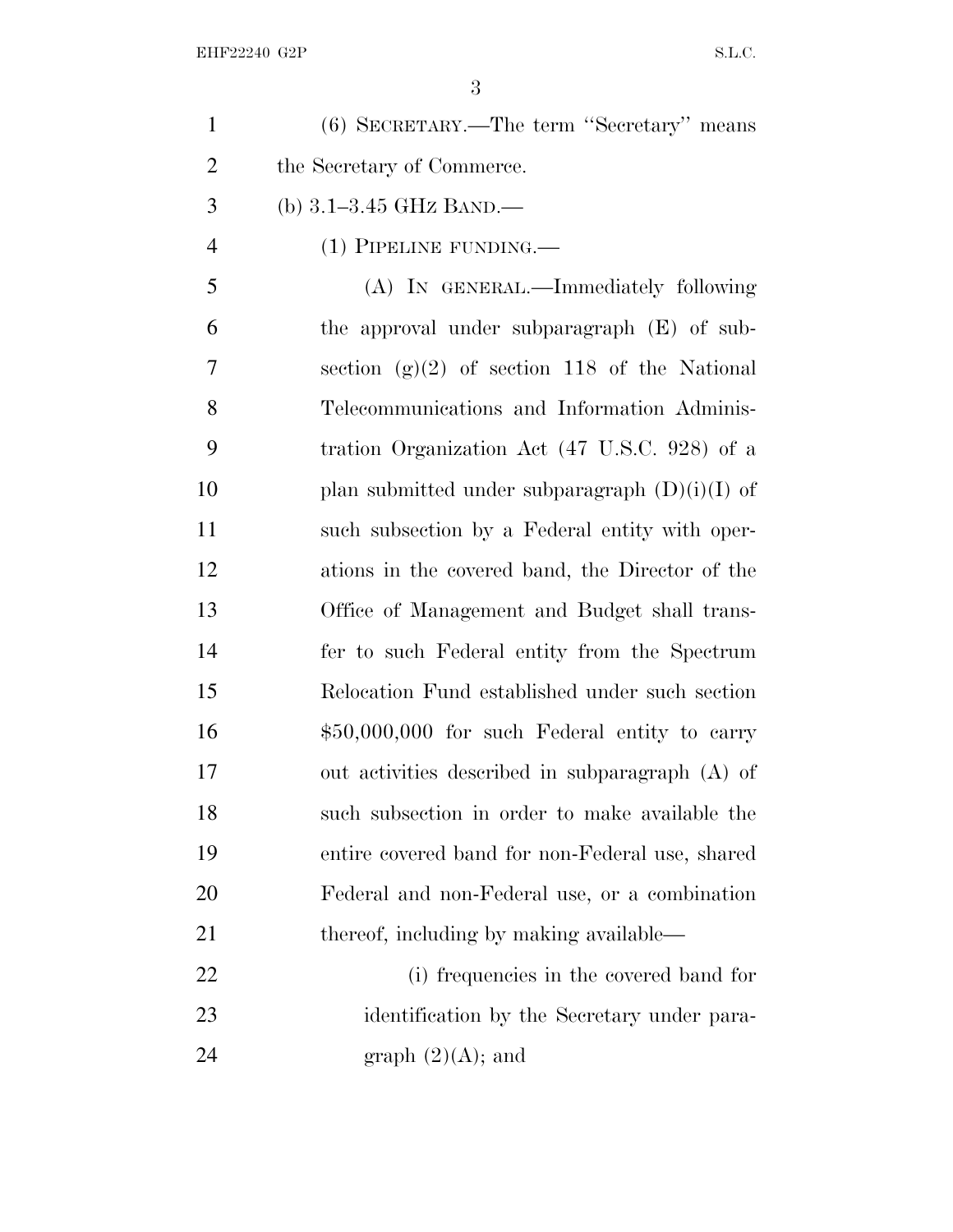EHF22240 G2P S.L.C.

| $\mathbf{1}$   | (ii) frequencies in the covered band              |
|----------------|---------------------------------------------------|
| $\overline{2}$ | for identification by the Secretary under         |
| 3              | paragraph $(2)(B)$ .                              |
| $\overline{4}$ | EXEMPTION.—Section<br>(B)                         |
| 5              | $118(g)(2)(D)(ii)$ of the National Telecommuni-   |
| 6              | cations and Information Administration Organi-    |
| $\overline{7}$ | zation Act (47 U.S.C. $928(g)(2)(D)(ii)$ ) shall  |
| 8              | not apply with respect to the payment required    |
| 9              | under subparagraph $(A)$ .                        |
| 10             | (C) OVERSIGHT.—The Assistant Secretary            |
| 11             | and the Executive Office of the President shall   |
| 12             | continuously review and provide oversight of the  |
| 13             | activities carried out using a payment under      |
| 14             | subparagraph $(A)$ .                              |
| 15             | (D) REPORT<br>TO SECRETARY OF COM-                |
| 16             | MERCE AND CONGRESS.—Not later than 18             |
| 17             | months after the date of enactment of this Act,   |
| 18             | for the purposes of aiding the Secretary in       |
| 19             | making the identification under paragraph $(2)$ , |
| 20             | and informed by the activities carried out using  |
| 21             | a payment under subparagraph (A), any Fed-        |
| 22             | eral entity receiving such a payment, in con-     |
| 23             | sultation with the Assistant Secretary and the    |
| 24             | Executive Office of the President, shall submit   |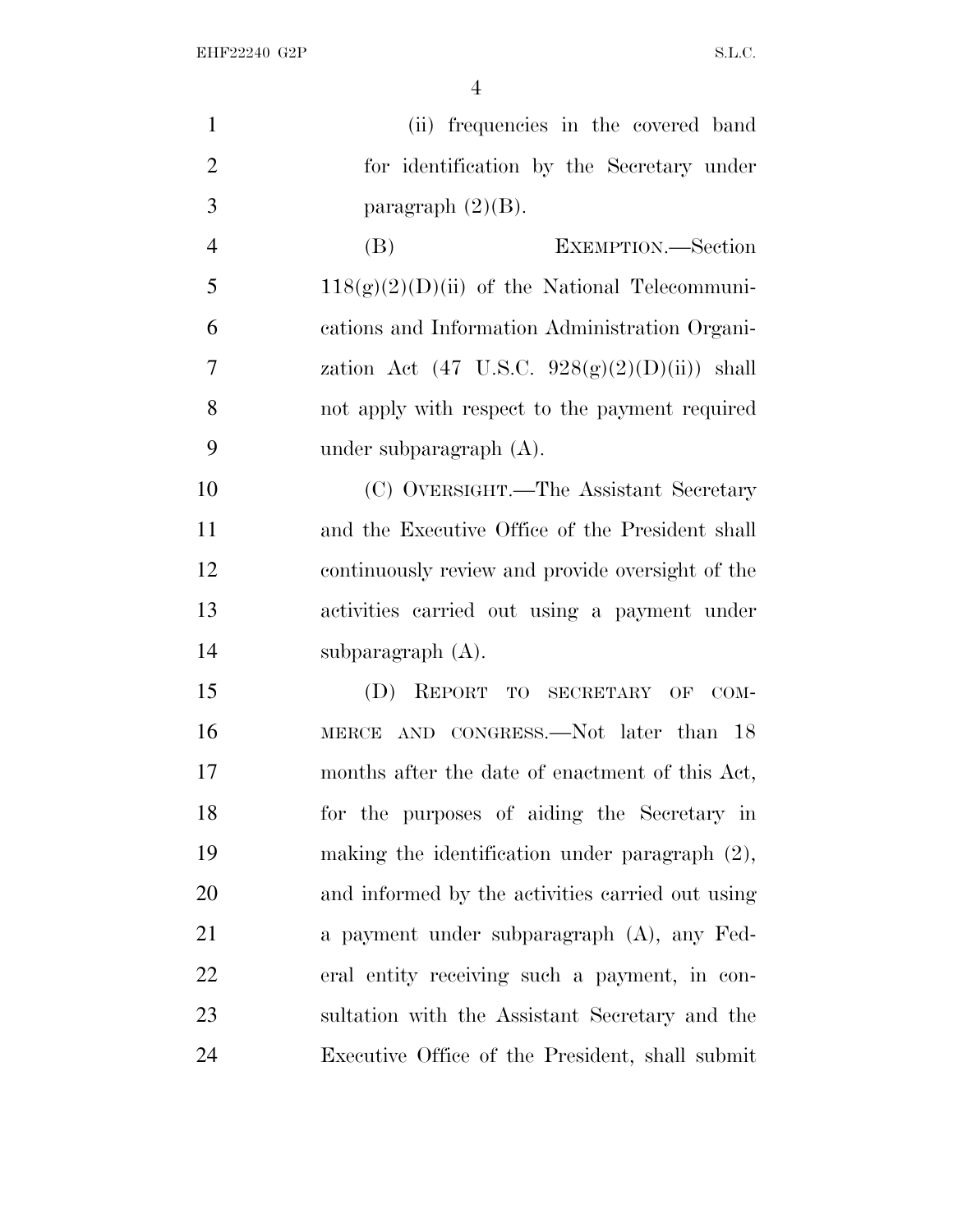| $\mathbf{1}$   | to the Secretary and the relevant congressional      |
|----------------|------------------------------------------------------|
| $\overline{2}$ | committees a report that—                            |
| 3              | (i) contains the findings of the activi-             |
| $\overline{4}$ | ties carried out using such payment; and             |
| 5              | (ii) recommends—                                     |
| 6              | frequencies in the covered<br>(I)                    |
| 7              | band for identification by the Sec-                  |
| 8              | retary under paragraph $(2)(A)$ ; and                |
| 9              | (II) frequencies in the covered                      |
| 10             | band for identification by the Sec-                  |
| 11             | retary under paragraph $(2)(B)$ .                    |
| 12             | (2) IDENTIFICATION.—Not later than 2 years           |
| 13             | after the date of enactment of this Act, informed by |
| 14             | the activities carried out using a payment under     |
| 15             | paragraph $(1)(A)$ and the report required under     |
| 16             | paragraph $(1)(D)$ , the Secretary, in consultation  |
| 17             | with the Secretary of Defense, the Director of the   |
| 18             | Office of Science and Technology Policy, and the     |
| 19             | Commission, shall submit to the President, the Com-  |
| 20             | mission, and the relevant congressional committees a |
| 21             | report that—                                         |
| 22             | $(A)$ identifies for inclusion in a system of        |
| 23             | competitive bidding under paragraph (3) at           |
| 24             | least 200 megahertz of frequencies in the cov-       |
| 25             | ered band for non-Federal use, shared Federal        |
|                |                                                      |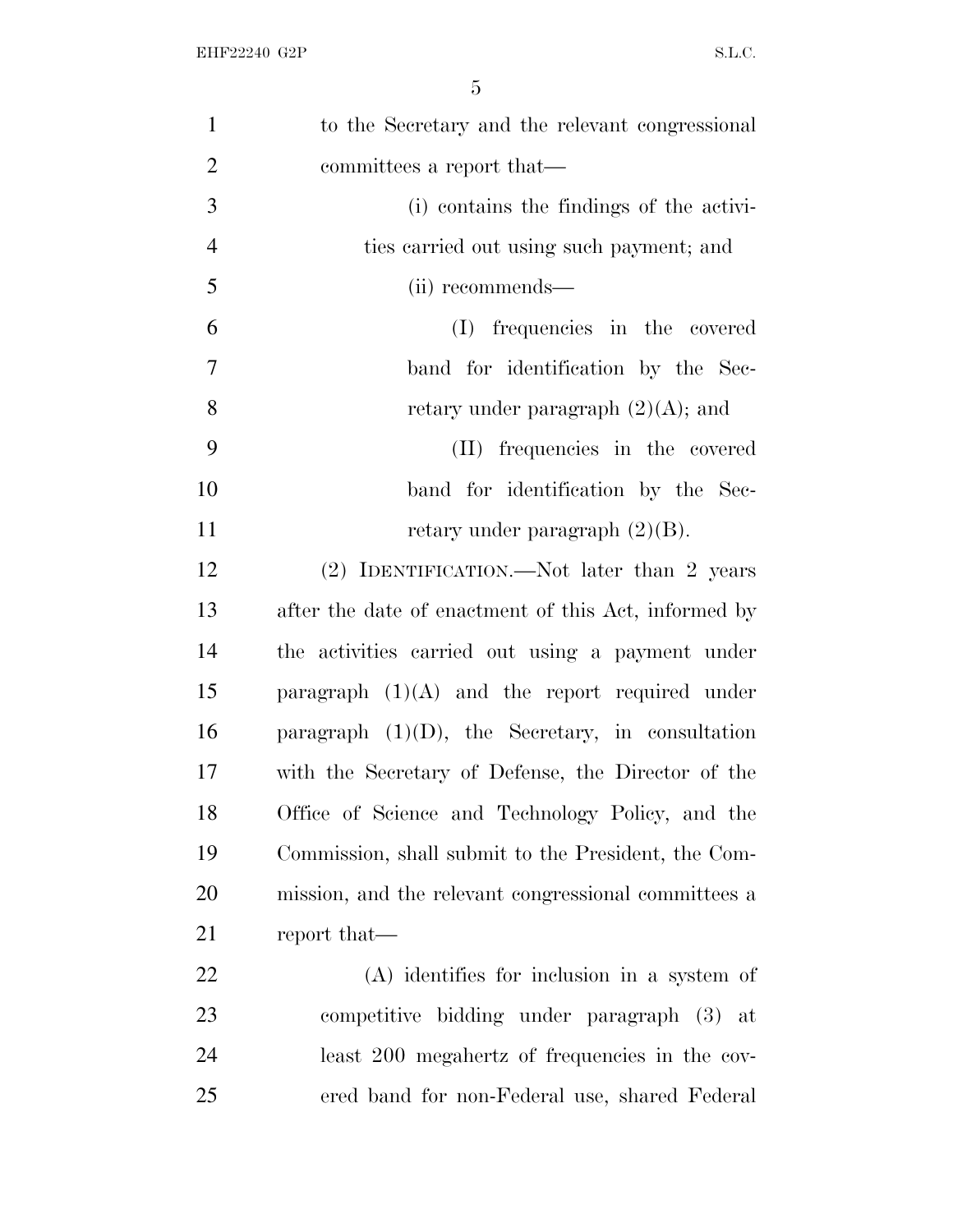| $\mathbf{1}$   | and non-Federal use, or a combination thereof;            |
|----------------|-----------------------------------------------------------|
| $\overline{2}$ | and                                                       |
| 3              | (B) identifies additional frequencies in the              |
| $\overline{4}$ | covered band that could be made available for             |
| 5              | non-Federal use, shared Federal and non-Fed-              |
| 6              | eral use, or a combination thereof.                       |
| 7              | $(3)$ AUCTION.—                                           |
| 8              | $(A)$ In GENERAL.—Not later than 7 years                  |
| 9              | after the date of enactment of this Act, the              |
| 10             | Commission, in coordination with the Assistant            |
| 11             | Secretary, shall commence a system of competi-            |
| 12             | tive bidding under section 309(j) of the Com-             |
| 13             | munications Act of 1934 (47 U.S.C. 309(j)), in            |
| 14             | accordance with paragraph (2) of this sub-                |
| 15             | section, of the frequencies identified under sub-         |
| 16             | paragraph $(A)$ of that paragraph.                        |
| 17             | (B) PROHIBITION.—No entity that is on                     |
| 18             | the list required by section 2 of the Secure and          |
| 19             | Trusted Communications Networks Act of 2019               |
| 20             | $(47 \text{ U.S.C. } 1601)$ may participate in the system |
| 21             | of competitive bidding required under subpara-            |
| 22             | graph(A).                                                 |
| 23             | (C) SCOPE.—The Commission may not in-                     |
| 24             | clude in the system of competitive bidding re-            |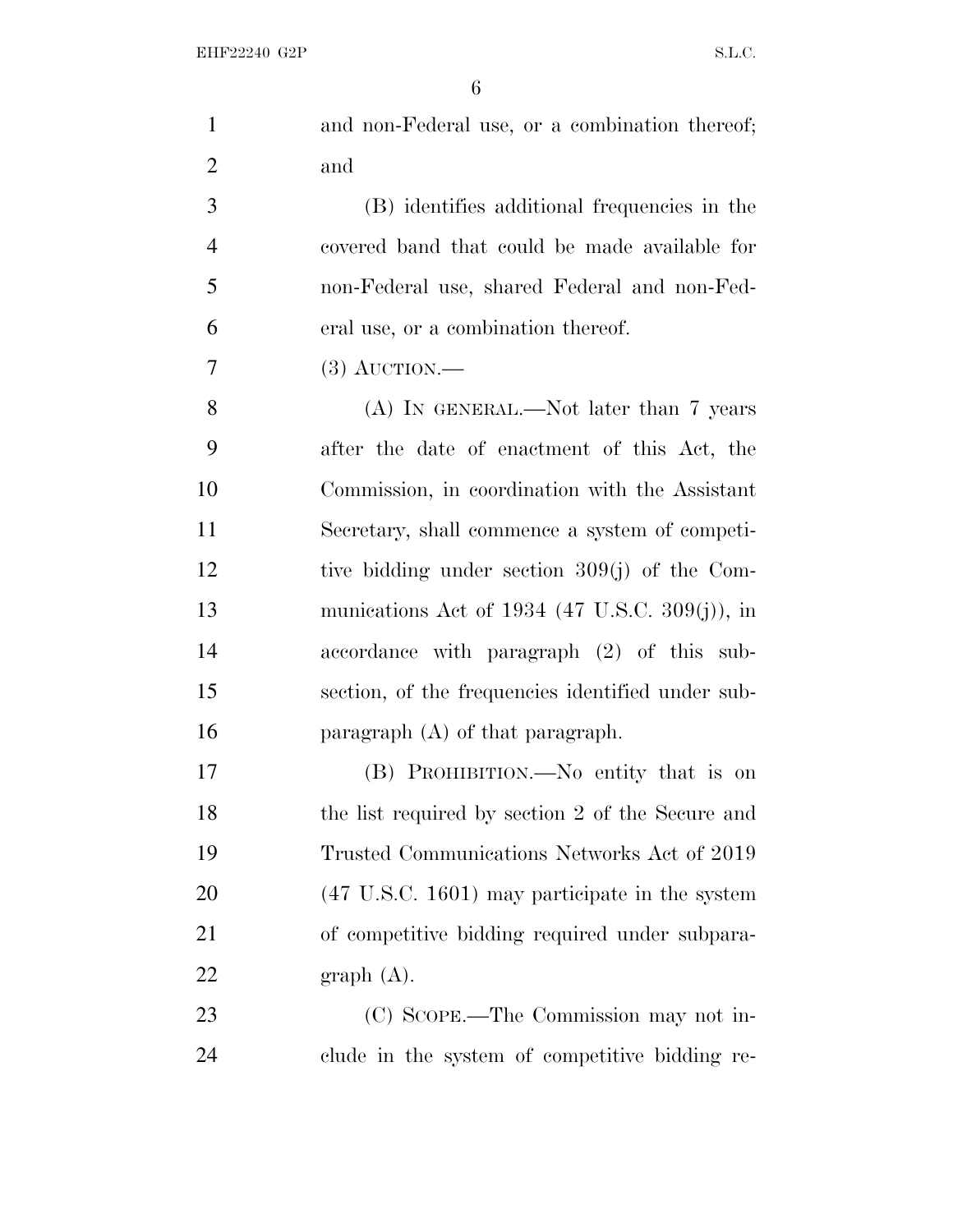| $\mathbf{1}$   | quired under subparagraph (A) any frequencies                   |
|----------------|-----------------------------------------------------------------|
| $\overline{2}$ | that are not in the covered band.                               |
| 3              | (4) MODIFICATION OR WITHDRAWAL.—                                |
| $\overline{4}$ | (A) IN GENERAL.—The President shall                             |
| 5              | modify or withdraw any assignment to a Fed-                     |
| 6              | eral Government station of the frequencies iden-                |
| 7              | tified under paragraph $(2)(A)$ to accommodate                  |
| 8              | non-Federal use, shared Federal and non-Fed-                    |
| 9              | eral use, or a combination thereof in accordance                |
| 10             | with that paragraph.                                            |
| 11             | (B) LIMITATIONS.—The President may not                          |
| 12             | modify or withdraw any assignment to a Fed-                     |
| 13             | eral Government station, as described in sub-                   |
| 14             | paragraph $(A)$ —                                               |
| 15             | (i) unless the President determines                             |
| 16             | that such modification or withdrawal will                       |
| 17             | not compromise the primary mission of a                         |
| 18             | Federal entity operating in the covered                         |
| 19             | band; or                                                        |
| 20             | (ii) before November 30, 2024.                                  |
| 21             | (5) AUCTION PROCEEDS TO COVER 110 PER-                          |
| 22             | FEDERAL RELOCATION<br>OF<br>OR<br><b>CENT</b><br><b>SHARING</b> |
| 23             | COSTS.—Nothing in this subsection shall be con-                 |
| 24             | strued to relieve the Commission from the require-              |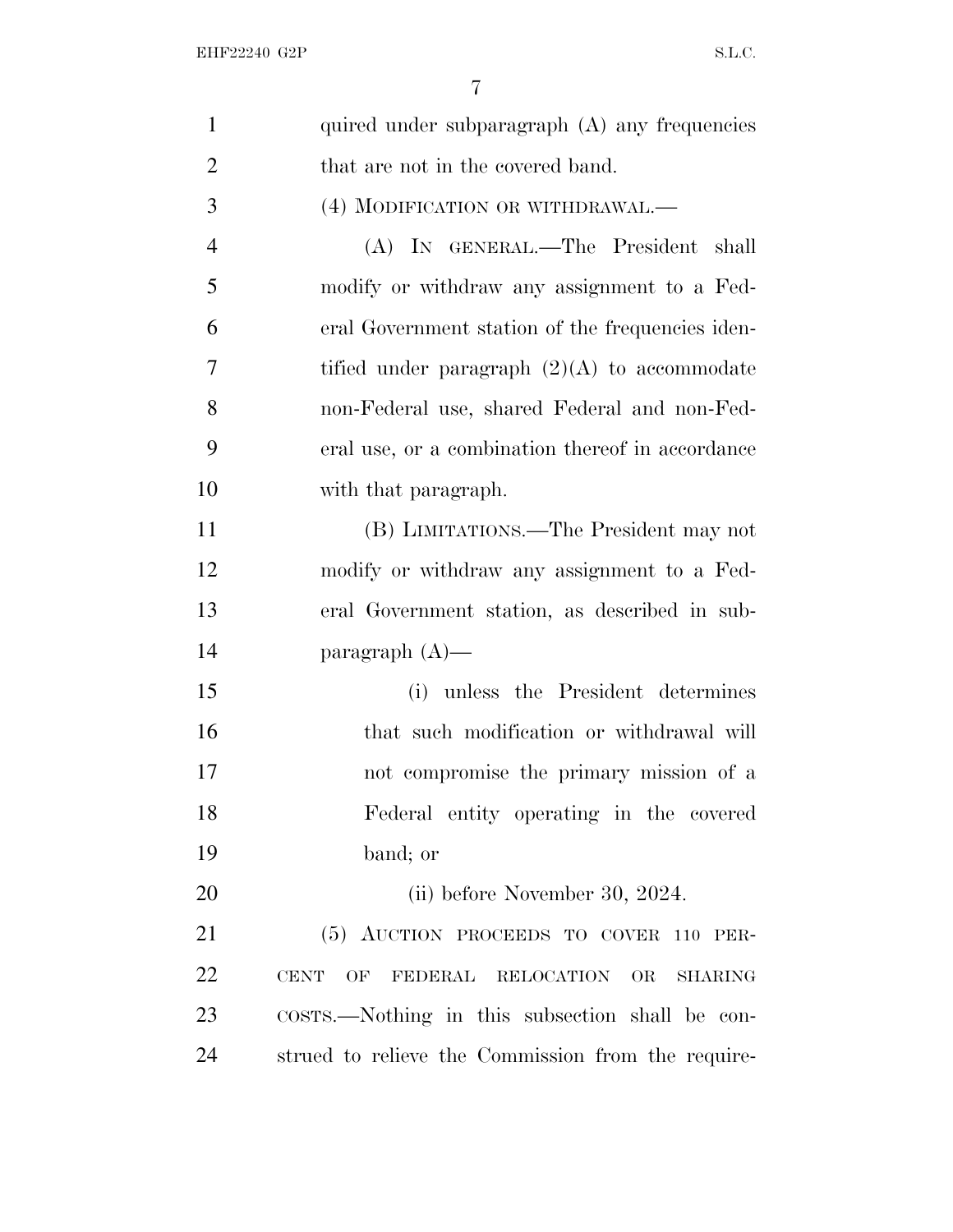EHF22240 G2P S.L.C.

1 ments under section  $309(j)(16)(B)$  of the Commu-2 nications Act of 1934 (47 U.S.C. 309(j)(16)(B)).

 (6) RULES AUTHORIZING ADDITIONAL USE OF SPECTRUM IN COVERED BAND.—Not later than 4 years after the date of enactment of this Act, the Commission, in coordination with the Assistant Sec- retary, shall adopt rules that authorize the use of spectrum in the covered band identified under para- graph (2)(B) for non-Federal use, shared Federal and non-Federal use, or a combination thereof.

(c) FCC AUCTION AUTHORITY.—

12 (1) TERMINATION.—Section  $309(j)(11)$  of the Communications Act of 1934 (47 U.S.C. 309(j)(11)) is amended by striking ''2025'' and all that follows and inserting ''2025, and with respect to the electro- magnetic spectrum identified under section  $17 \qquad 2(b)(2)(A)$  of the Spectrum Innovation Act of 2022, such authority shall expire on the date that is 7 years after the date of enactment of that Act.''.

 (2) SPECTRUM PIPELINE ACT OF 2015.—Section 1004 of the Spectrum Pipeline Act of 2015 (47 U.S.C. 921 note; Public Law 114–74) is amended— (A) in subsection (a), by striking ''2022'' 24 and inserting "2024"; and